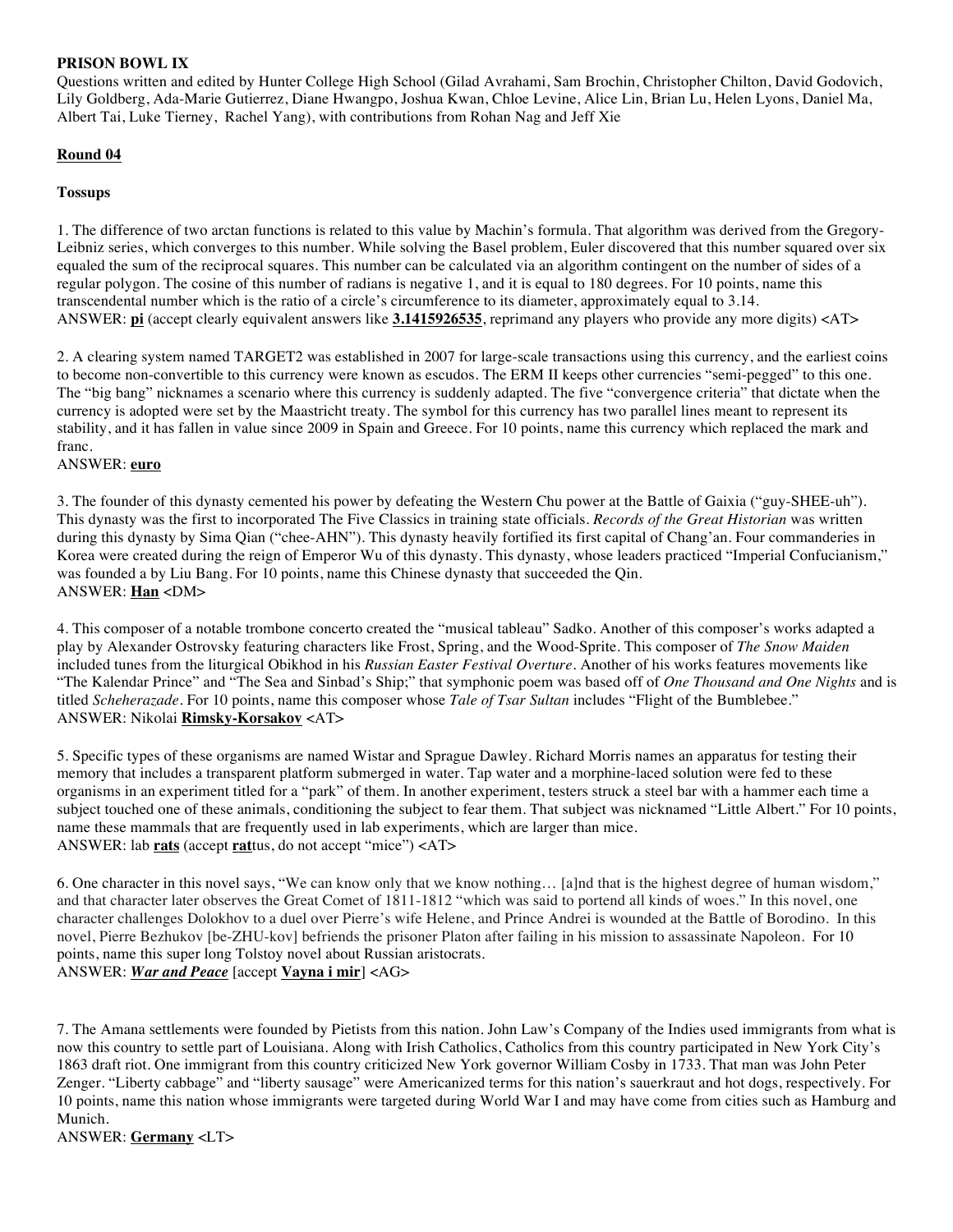8. This action was done in the Mahabharata by a character who impersonated the dance teacher Brihannala. Hercules performed this action under the service of Queen Omphale as punishment for killing a man who had stolen his cattle. Achilles performed this action in the court of Lycomedes of Skyros in order to escape the Trojan War, and following Loki's advice, Thor performed this action in order to retrieve Mjolnir from Thrym. The cult of Aphroditus celebrates, for 10 points, what action in which a person impersonates the other gender, exemplified in the legend of Hua Mulan? ANSWER: **crossdressing** <JK>

9. The density of this quantity can be expressed as the negative divergence of polarization. A type of symmetry exhibited by this quantity and parity states that replacing a particle with its antiparticle will maintain the laws of physics, while a property named for this quantity designates each particle red, blue, or green. Faraday cages take advantage of the fact that this quantity is zero at the center of metal enclosures, and two objects' force of attraction can be found by dividing the product of two values of this quantity by distance squared. This quantity may be transferred by rubbing amber with silk. For 10 points, name this quantity that is measured in coulombs.

ANSWER: **charge** (accept specific types, like electric **charge**, bound surface **charge**, or color **charge**) <AT>

10. T. H. White depicted this character as a young boy with the nickname "Wart." In another story, though he does not do so, this character is prepared to play a "Christmas game" in exchange for an axe. In a work b6 Sir Thomas Malory, this character defeats the Roman Emperor Lucius and has a son with his half-sister. This character was first introduced to non-Welsh speakers in Geoffrey of Monmouth's *History of the Kings of Britain,* and according to legend, Mordred took advantage of a civil war caused by an affair between Lancelot and this character's wife, Guinevere. The title character of *The Once and Future King,* is, for 10 points, what legendary king of Britain who kept court at Camelot?

ANSWER: King **Arthur** Pendragon <CC>

11. Belterra was a notable site for the production of this raw material. A company that is most famous for producing a product made from this raw material administered a plantation for its production based in Liberia. That company, based in Akron, Ohio, was founded by Harvey Firestone. Roger Casement investigated the practices of the Force Publique, which oversaw the production of this resource in the Congo Free State. One commercially unsuccessful center for this raw material's production, Fordlandia, was in Brazil. A game with vertical round hoops from Mesoamerica used balls of this material. For 10 points, name this product that is vulcanized and used to make tires.

ANSWER: **rubber** or **latex** or even **neoprene**

12. It's not Jainism, but followers of one branch of this religion carry brooms to signify their cleanliness. A trance drum owned by queen Nyabinghi in this religion was said to have inspired its meditative practices. This religion's followers are grouped into "mansions," which include the Bobo Ashanti and Twelve Houses of Israel. The Holy Piby is a religious text of this religion, whose adherents refer to all material pleasures as Babylon. The official colors of this religion were derived from the Ethiopian flag. Haile Selassie is deified in, for 10 points, which religion, whose followers wear dreadlocks and smoke ganja? ANSWER: **Rastafarianism** <JK>

13. This musician received success with his re-workings of the Hoagy Carmichael songs "Stardust" and "Lazy River." His international popularity inspired the musical The Real Ambassadors, and he allegedly began improvising lyrics after dropping his music in "Heebie Jeebies." This man famously recorded the "West End Blues" and pioneered scat singing with his wife Lil Hardin and the rest of his Hot Five. His recording of "Hello, Dolly!" made him the oldest person to have a No. 1 hit in the US, and he sang about "trees of green" and "red roses" in "What a Wonderful World." For 10 points, name this African-American jazz trumpeter famous for his iconic gravelly voice.

ANSWER: Louis **Armstrong** [accept **Satch**mo or **Pops**] <GA/AT>

14. This writer retired from a post as the Secretariat of Foreign Affairs after the publication of *Where the Air Is Clear* and wrote only with pen, ink, and paper. A notable work by this man was inspired by the disappearance of Ambrose Bierce and focuses on Harriet Winslow and an American. This writer shifts between the 16th and 20th centuries in a work which recounts Philip II's construction of El Escorial, *Terra Nostra*. In another novel by this man, a tycoon recounts the events of his life, including the development of the PRI. For 10 points, name this Mexican writer of *The Old Gringo* and *The Death of Artemio Cruz*. ANSWER: Carlos **Fuentes** (Macías) <CL>

15. It's not the Neckar, but a city on this river was captured in a 1622 battle led by Count Tilly. Caesar notably built a bridge across this river in only ten days. Adolphe Thiers ("tea-AIRS") argued for the use of this river as a natural border with his country's western neighbor. The creation of the Deutsche ("DOY-cheh") Mark began a so-called "miracle" on this river. A union of French client states along this river was formed by Napoleon after the Battle of Austerlitz, and it was known as this river's namesake "confederation". The France-Germany border is partially formed by, for 10 points, what river that protected the north of the Roman Empire from Germanic tribes?

ANSWER: the **Rhine** River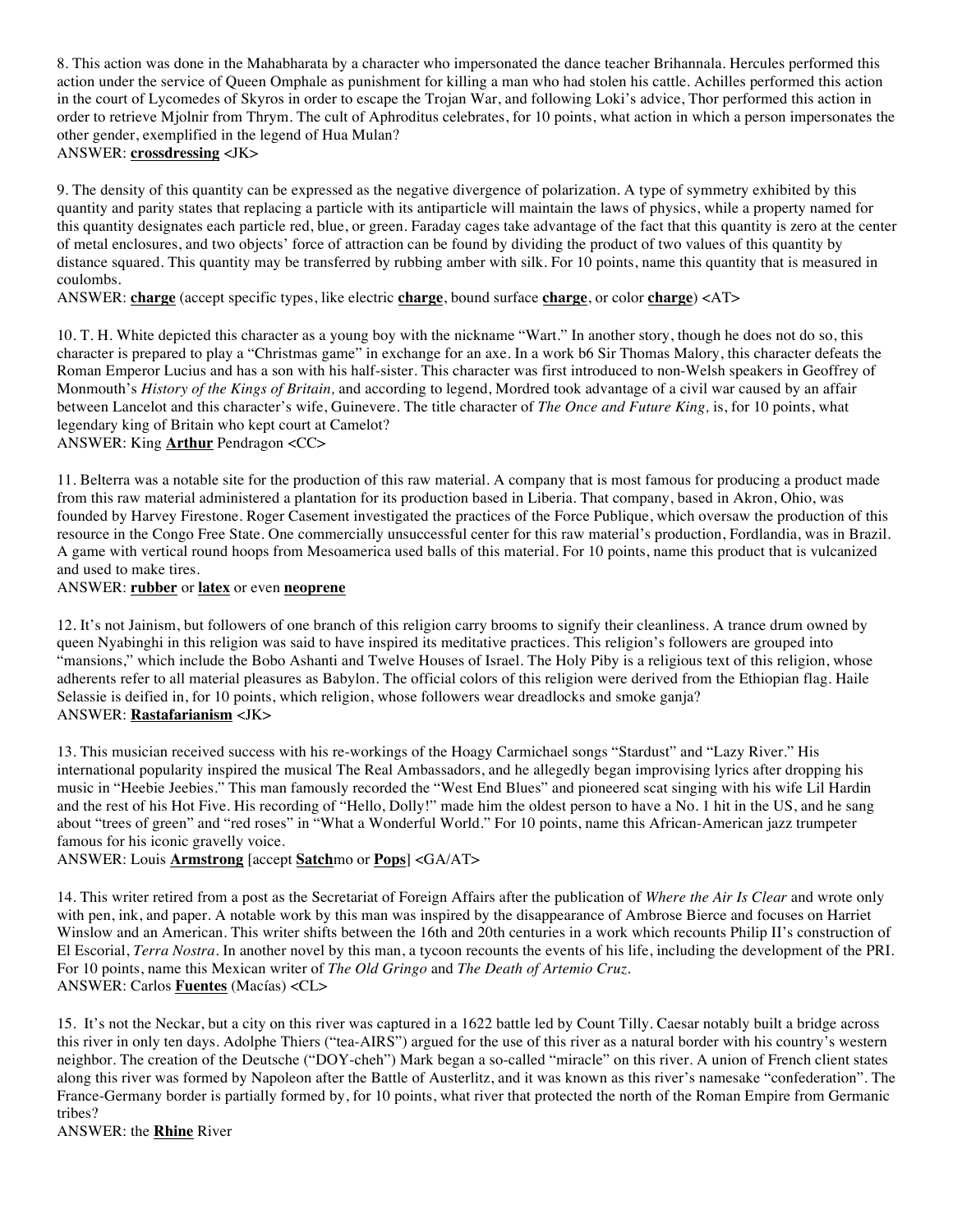16. Charles Peirce described this process as three kinds of inference used cyclically: abduction, deduction, and induction, and some scholars claim that its first formulation was made by the Arab philosopher Ibn al-Haytham in the eleventh century. Karl Popper promoted the idea of empirical falsification in the use of this process, rejecting the inductivism of Francis Bacon, who formulated one version of it in the *Novum Organum.* This process begins with a hypothesis and prediction, which is often tested by experimentation. For 10 points, name this process of investigating natural phenomena.

# ANSWER: **scientific method** [prompt on **science**]

17. Parts of one of these things in Lisbon are named for a seagull, a caravel, a sunflower, and the Orient. The Koltsevaya part of one of these things in Moscow is a perfect circle. Ray LaHood mediated arguments about recent modifications to one of these things in Washington, D.C.. Vienna has two of these things, one of which includes the Stammstrecke; those are the S-Bahn and the U-Bahn. The IRT was once in control of one of these things, which is located in New York and includes lines named after numbers and letters. Exemplified by the Tube in London, for 10 points, name these systems of usually underground trains. ANSWER: **subway** systems [accept **metro**; prompt on **train**s or **railroad**s, prompt on **public transport** and equivalents, prompt on **underground** before mention, never accept "U-Bahn" because the Lisbon one is not  $|<$ CL>

18. The ratio of the concentration of different phases in this state is given by the partition coefficient. The derivative of the natural log of a constant named for this state with respect to time equals delta H over RT squared, as stated by the Van't Hoff equation, while the bottom row of ICE tables indicates the amount of substance in this state. The numerator of this state's namesake constant equals the products raised to the number of moles. A system in this state will readjust itself to counter changes, as stated by Le Chatelier's principle. For 10 points, name this chemical state, where the forward and reverse rates of a reaction are the same. ANSWER: **equilibrium** <AT>

19. One structure in this painting based on sketch F1541v is a conflation of the Provencal and Dutch styles. This painting is part of a series that includes *Cafe Terrace at Night* and a painting of the Rhone river, both which feature similar backgrounds to this painting. The Alpilles Mountains form a notable diagonal in the background of this painting, while the brightest object in its background is probably Venus. This painting depicts a view from the Saint-Remy-de-Provence asylum, and features some "funereal cypresses" on its left. For 10 points, name this painting featuring an idealized village and swirling sky by Vincent van Gogh. ANSWER: *The Starry Night* [accept *De sterrennacht*; do not accept "Starry Night Over the Rhone"] <CL>

20. This author of "The Geranium" wrote of the Shortleys' murder of Guizac, a Polish refugee, with a tractor in "The Displaced Person." A novel by this author features a zookeeper named Enoch Emery, who befriends Hazel Motes, and is titled *Wise Blood*. A story about Julian was included by this author in the collection *Everything That Rises Must Converge*, and this author's most famous story features a cat named Pitty Sing owned by the grandmother. At the end of that story, she and Bailey are killed by the Misfit. For 10 points, identify this Southern Gothic author of short stories like "A Good Man Is Hard to Find." ANSWER: (Mary) Flannery **O'Connor** <CL>

TB: One reaction that produces these compounds is named after Steglich, while the Baeyer-Villiger Oxidation uses a peroxyacid oxidant to convert a ketone into one of these substances. The cyclic forms of these compounds are called lactones. Direct acylation can be used to produce these compounds, but water must be separated from the yield via distillation. Arthur Speier and Emil Fischer name a method of producing these compounds via an acid catylist, and they are represented by the formula RCOOR-prime. For 10 points, name these compounds notable for their fruity odors. ANSWER: **ester**s <AT>

### **Bonuses**

1. He declared a four-day banking holiday and established the Tennessee Valley Authority. For 10 points each:

[10] Name this president, whose four terms in office saw the creation of the New Deal.

ANSWER: **F**ranklin Delano **Roosevelt** (or **FDR**, prompt on **Roosevelt**)

[10] The New Deal included this 1933 law that allowed the President to regulate industry. Its constitutionality was debated in the case *Schechter* ("SHECK-ter") *Poultry Corp. v. United States*. It was ultimately struck down.

### ANSWER: **National Industrial Recovery Act** (or **NIRA**)

[10] Roosevelt also created this agency, which designed and implemented Federal Project Number One and other public infrastructure projects. Harry Hopkins notably administered it.

ANSWER: **WPA** or **Work Projects Administration** <AT>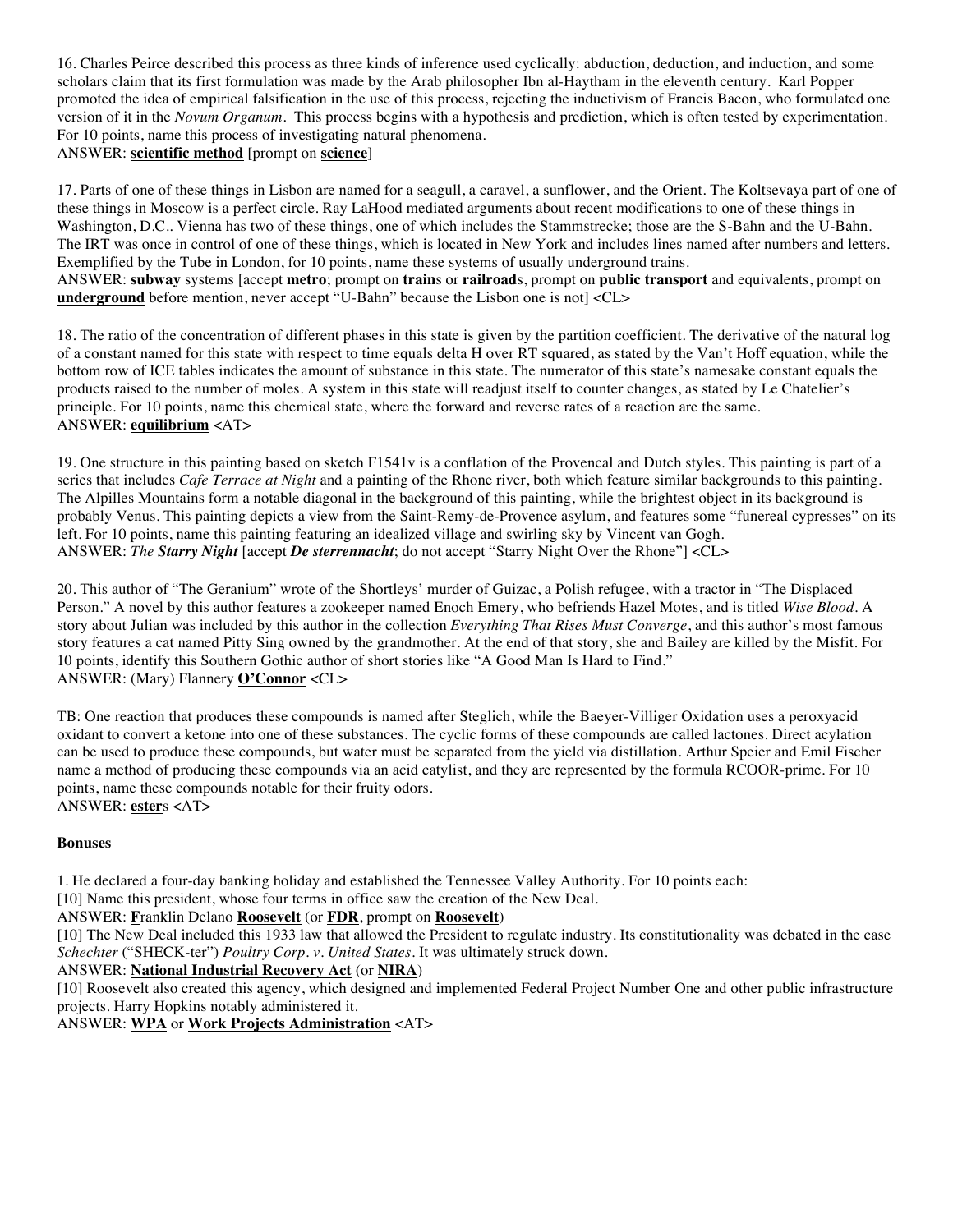2. This author discussed the experience of accepting his brain-damaged son, Hikari, in *A Personal Matter*. For 10 points each: [10] Identify this contemporary author of political works like *Okinawa Notes* and *The Death of a Political Youth*. This author also wrote a novel about fifteen boys' experiences on Shikoku, *Nip the Buds, Shoot the Kids.*

ANSWER: Kenzaburo **Oe** [accept names in reverse order]

[10] This Oe work features the brothers Mitsusaburo and Takashi. Takashi uses football to unite village youths in this work, while the kura-yashiki is eventually destroyed by The Emperor.

# ANSWER: *The Silent Cry* [accept **Man'en Gannen no Futtoboru**; accept **Football in the First Year of Man'en**]

[10] Kenzaburo Oe is from this country, which awards the Tanizaki Prize for literature. Another author from this country, Yukio Mishima, publically attempted seppuku after a failed coup d'etat (coo-de-TA).

## ANSWER: **Japan** [accept **Nippon**-koku or **Nihon**-koku] <CL>

3. You are Isaac Newton, and are firing an upwards-angled cannon from the top a hill in the English countryside. For 10 points each: [10] Because of gravity, the path of your cannonball will most resemble this shape. A reflector shaped like this conic section can also be used to concentrate light into a single focal point.

### ANSWER: **parabola** (accept **parabolic**)

[10] To calculate the horizontal distance that your cannonball will travel, you can use the range equation, where this function is multiplied by initial velocity squared over g.

ANSWER: **sine two theta** (accept **2 sine theta times cosine theta** or any clear knowledge equivalents, prompt on **sine**, do not accept "sine theta")

[10] If your cannonball is fired at a high enough speed, it might be able to break free from Earth's gravitational pull and travel into space indefinitely. This term describes the necessary velocity to perform such a feat. ANSWER: **escape** velocity <AT>

4. Joy to the world! Or Hollywood, at least. Answer some questions about characters named Joy in Oscar-nominated films in 2016, for 10 points each:

[10] Joy is one of the 5 emotions in this Oscar-winning Pixar film, joined by Anger, Fear, Sadness, and Disgust in the control panel of Riley's mind. In this film, Amy Poehler voices Joy.

### ANSWER: *Inside Out*

[10] This actress played Miracle Mop inventor Joy Mangano in *Joy*, once more starring with her *Silver Linings Playbook* co-star Bradley Cooper.

### ANSWER: Jennifer **Lawrence** (or **J-Law**)

[10] This actress played Joy "Ma" Newsome in the movie *Room*, and won an Oscar for Actress in a Leading Role for the part. This actress also received acclaim playing Grace in *Short Term 12.*

# ANSWER: **Brie Larson** <RY>

5. It ends with the protagonist exiting with a razor Jean gave her, probably to commit suicide. For 10 points each:

[10] Name this naturalistic play about an evening the title character and Jean spend together. The title character is drawn to and falls in love with Jean, though he calls her "too stuck-up in some ways and not proud enough in others."

### ANSWER: *Miss Julie*

[10] *Miss Julie* is a work by this naturalist, symbolist, and expressionist, as are *The Ghost Sonata* and *The Red Room*. This playwright strived to achieve "greater Naturalism" through a "battle of brains," instead of a "slice of life" or exposition.

### ANSWER: August **Strindberg** [accept Johan August **Strindberg**]

[10] Strindberg hailed from this country, also the setting of "Miss Julie," and *The Red Room* is considered its first modern novel. *Miss Julie* was first performed in its capital, Stockholm.

# ANSWER: **Sweden** <CL>

6. To achieve a fade-out ending in one of his pieces, this composer placed a women's' choir in an adjoining chamber and slowly closed the doors to the room. For 10 points:

[10] Name this composer who included movements like "The Mystic" and "The Bringer of Jollity" in *The Planets*. His *St. Paul's Suite* was named after an English girls' school of the same name, where he was director of music.

### ANSWER: Gustav (Theodore) **Holst**

[10] This movement from *The Planets* features a distinct 5/4 melody comprised of a triplet quarter quarter eighth eighth quarter motief. It's the first movement in the suite.

ANSWER: **Mars**, the **Bringer of War** (accept either underlined portion)

[10] Later in his career, Holst set this British patriotic poem to music. The narrator in this Cecil Spring Rice poem expresses his devotion to his nation and "all earthly things above."

### ANSWER: **"I Vow to Thee, My Country"** <AT>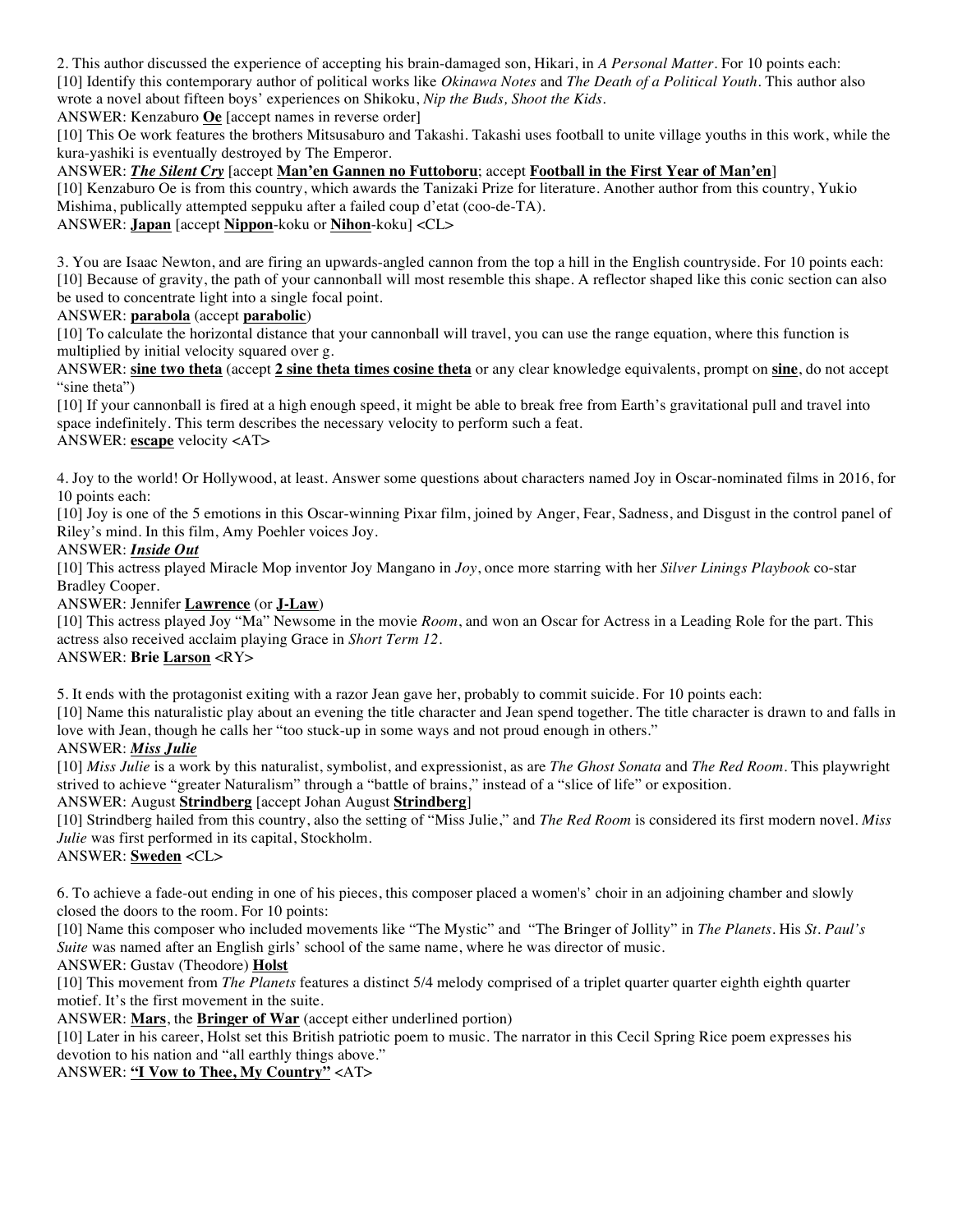7. This term first appeared in Aristotle's *On the Soul,* where he wrote that mind "actually is nothing until it is thought." For ten points: [10] Give this term in philosophy which describes the idea that human beings are born without mental content, and that all knowledge comes through perception or experience. It translates literally to "blank" or "erased slate."

## ANSWER: **tabula rasa**

[10] This Enlightenment Philosopher wrote that, "If we will attentively consider new born children, we shall have little reason to think that they bring many ideas into the world with them." His *Essay Concerning Human Understanding* defends the idea of the *tabula rasa* from the rationalist concept of "innate ideas."

### ANSWER: John **Locke**

[10] This German philosopher and mathematician wrote a chapter-by-chapter critique of *Essay Concerning Human Understanding*  called *New Essays on Human Understanding.* Along with Descartes and Spinoza, this philosopher was one of the foremost rationalists of the  $17<sup>th</sup>$  century.

### ANSWER: Gottfried Wilhelm **Leibniz**

8. This prime minister established the same voting requirements for urban and rural men in an 1884 Reform Act. For 10 points: [10] Name this prime minister who introduced the Forster reforms in 1870. He lost public support following General Gordon's death in Khartoum.

### ANSWER: William **Gladstone**

[10] William Gladstone was the Liberal rival of this Jewish British Conservative Prime Minister. He notably purchased a share of the Suez Canal.

#### ANSWER: Benjamin **Disraeli**

[10] Disraeli opposed this movement in Ireland, arguing instead for constructive unionism, while Gladstone supported it. This movement formed in reaction to the Acts of Union in 1800.

ANSWER: Irish **Home Rule** movement [prompt on **getting an Irish legislature for domestic affairs** and clear knowledge equivalents; do not accept or prompt on "freedom" or "independence]

9. The question writer was having an egg-celent time when she hatched these questions. Have a crack at them, for 10 points each: [10] This artist portrayed a singer so focused on pointing towards his music that he completely misses the lute player robbing him in his *Concert in the Egg*. He also painted *Ship of Fools*.

ANSWER: Hieronymous **Bosch** [accept Jheronimus **van Aken**]

[10] This Russian jeweller created many intricately decorated eggs, including his Imperial ones created for Alexander III and Nicholas II. 43 of his eggs have survived.

#### ANSWER: Carl **Fabergé**

[10] This man painted a *Still Life with Eggs* in the impressionist style, which he helped found. He's more famous for his paintings of waterlilies and the painting *Impression, Sunrise*.

#### ANSWER: Claude **Monet** [accept Oscar-Claude **Monet**] <CL>

10. The Hohokam lived in what is now this state. For 10 points each:

[10] Name this state, home to the Yuma and Apache which had copper as its major industry until the 1950s. Its cities include Tuscon [TOO-sawn] and Phoenix.

### ANSWER: **Arizona**

[10] These other Southwest Indians were named for their connected, apartment-like adobe houses in places like Chaco Canyon and Mesa Verde. These people included the Hopi and Zuni, and they revolted against Spain under Popé in 1680.

ANSWER: **Pueblo** [accept **Anasazi**]

[10] This religious sect carried out "reductions" in the Southwest, as well as with the Guarani of Paraguay and the Hurons in Canada. ANSWER: **Jesuit**s or **Society of Jesus** (prompt on "Catholic") <RY>

11. One law developed by this man relates groups of elements to their similar chemical properties. For 10 points each:

[10] Name this Russian chemist, who anticipated the existence of gallium and named it eka-aluminum.

#### ANSWER: Dmitri Ivanovich **Mendeleev**

[10] Mendeleev organized the known elements into chemical groups, therefore creating a prototypical version of this entity. Elements in its columns have similar electron configurations, and therefore similar chemical properties.

#### ANSWER: **periodic table** of elements

[10] This British chemist greatly contributed to the modern periodic table by using element amalgams to discover many alkaline and alkali earth metals. He discovered that a substance owned by Bernard Courtois was actually the element iodine. ANSWER: Humphry **Davy** <JK>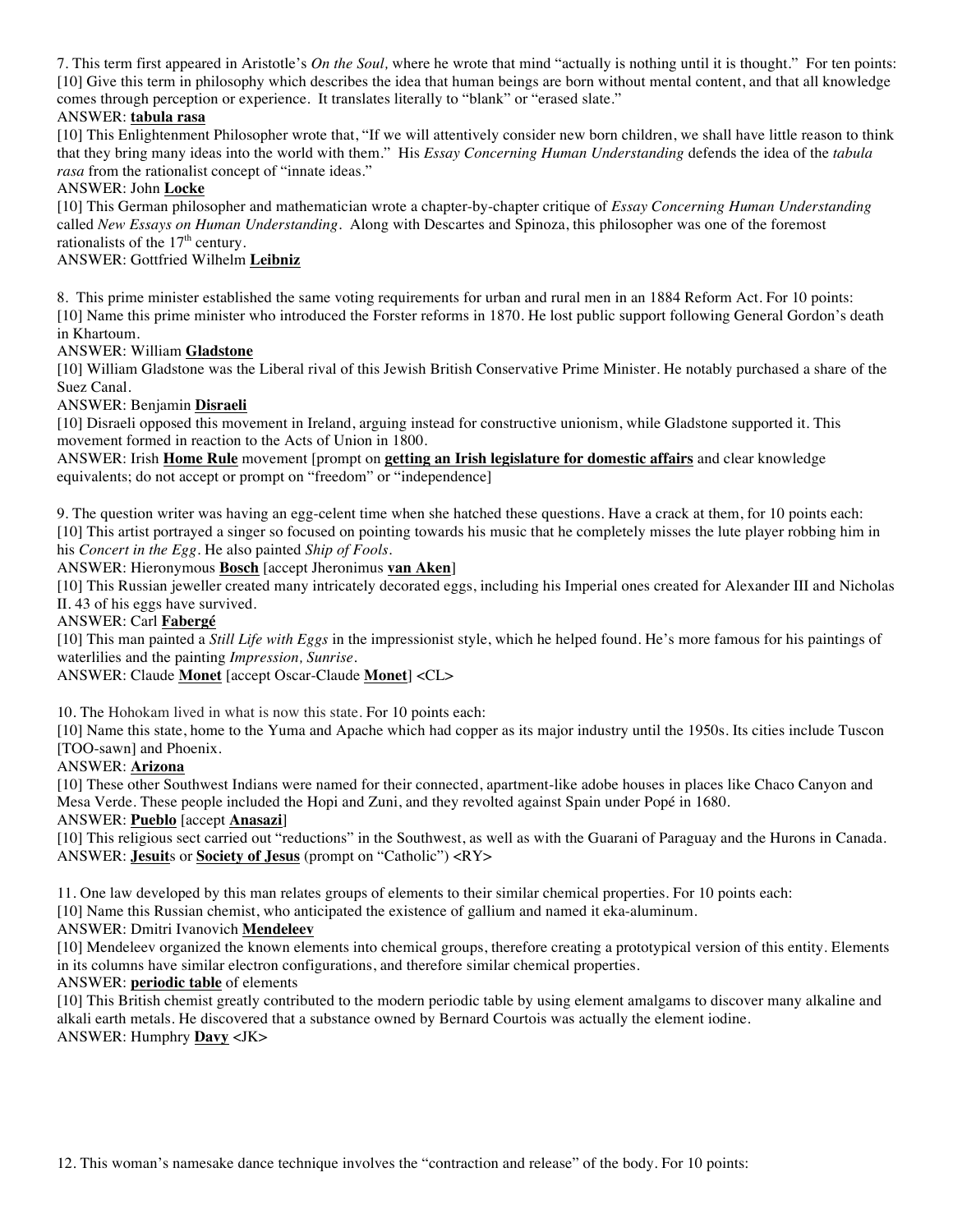[10] Name this modern dancer, who choreographed and starred in the ballet *Clytemnestra*. She set a dance to five variations on the Shaker hymn "Simple Gifts" in a production that featured set pieces by Isamu Noguchi.

ANSWER: Martha **Graham**

[10] Graham danced to Simple Gifts in *Appalachian Spring*, a ballet with music by this composer. This man also incorporated American folk songs into a ballet about Billy the Kid.

ANSWER: Aaron **Copland**

[10] Aaron Copland enlisted the help of this other American dancer to choreograph the ballet *Rodeo*. After achieving notability, she choreographed the musical *Oklahoma!*.

ANSWER: Agnes **de Mille** (accept Agnes George **de Mille**) <AT/CL>

13. The most famous words in this boy's vocabulary are "goddam" and "phony." For 10 points each:

[10] Name this iconically rebellious character. This edgelord almost cries when he breaks Phoebe's record of "Little Shirley Beans" in Central Park, but is elated when he takes her to the carousel in the rain.

ANSWER: **Holden** Caulfield [prompt on **Caulfield**]

[10] In J.D. Salinger's *The Catcher in the Rye*, Holden visits this New York City museum and contemplates how though his life has changed, the Eskimo exhibit has not.

ANSWER: American **Museum of Natural History** [accept American **Natural History Museum**; accept **AMNH**] [10] This author also explored adolescent rebellion in New York City with his books *The Chosen* and *My Name Is Asher Lev*, which focus on Orthodox Jewish teenagers grappling with their family's expectations in Brooklyn.

ANSWER: Chaim **Potok** <CL>

14. The kingdoms of Sheba and Himyar in Yemen profited from trading these sacred substances, giving Arabia Felix its name. For 10 points each:

[10] Name these resins, which are in Torchwood trees in parts of Arabia and Somalia.

ANSWER: **incense**

[10] This civilization's dead were covered in incense before funerals or cremations. Their Emperor Nero burned a year's harvest of frankincense at Poppea's funeral.

### ANSWER: **Rome** or the **Roman Empire**

[10] This ancient city in Jordan was on both the incense and spice trade routes. This "New Wonder of the World" was partly carved into a sandstone cliff and contains royal tombs.

ANSWER: **Petra** <AG>

15. The highest point in this region is on Emi Koussi, which is part of the Tibesti Mountains. For 10 points each:

[10] Name this region, whose northwest contains the Atlas Mountains. Most of it is actually rocky hamada, not ergs.

### ANSWER: **Sahara** Desert

[10] Some Saharan nomads like the Zaghawa herd and ride this animal, including its dromedary type. Tribes like the Touaregs have exploited their ability to last without water.

ANSWER: **camel**s

[10] This mostly-Moroccan and Algerian ethnic group includes the Tuaregs and "Moors". The Romans intermixed with them when they were called Numidians, and they indirectly name the Barbary Coast.

### ANSWER: **Berber**s or **Amazigh**s <GA>

16. As a mischievous child, this blue-skinned figure stole butter from neighboring houses and herded cattle with his flute. For 10 points:

[10] Name this ninth avatar of Vishnu in Hindu myth. A "Great Mantra" concerning consciousness and life goals addresses this figure after the word "Hare" (HAH-rey).

### ANSWER: **Krishna**

[10] Krishna appears in the *Mahabharata* as the charioteer and advisor of this man, a member of the Pandava family. Along with the other Pandavas, this expert bowman fights against his cousins, the Kauravas.

### ANSWER: **Arjuna**

[10] Arjuna is persuaded by Krishna to fulfill his duty as a kshatriya in this section of the *Mahabharata*, in which Krishna famously states the line "I am become Death, destroyer of Worlds."

ANSWER: *Bhagavad Gita* <AT/JK>